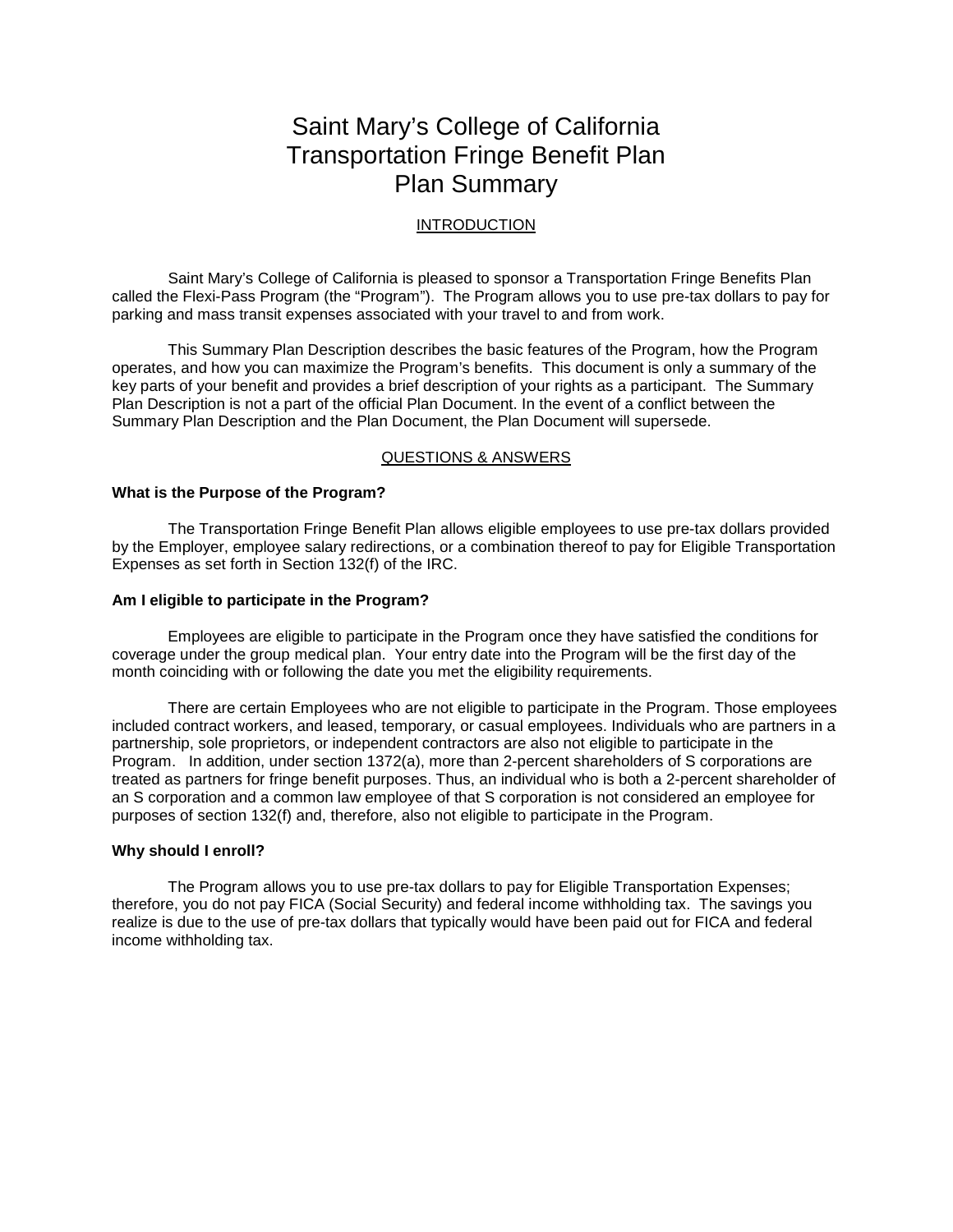# **What is the Flexi-Pass Program?**

The Flexi-Pass Program is an online commuter benefits platform. The Flexi-Pass Program allows you to allocate pre-tax dollars from your paycheck to a benefits debit card for transit or parking. There are specific ordering deadlines and delivery timelines, please see your online account for details.

Once the card is loaded, you may use the card to purchase Eligible Transportation Expenses (smart cards, bus passes, monthly parking permits, etc.). If you already have a benefits debit card your transit and/or parking funds will be loaded to your current card. If you do not already have a card, upon placing your first order your new card should arrive within 7-10 business days. All subsequent orders will be loaded onto the same card. This benefit platform eliminates the need to send paper claims and wait for reimbursement.

It is important to note that if your card is tied to multiple benefits i.e. the health care flexible spending arrangement (FSA) then the card may be suspended for failure to substantiate expenses under the FSA. Funds may be forfeited to the employer due to failure to substantiate required claims.

# **Pay Me Directly**

Your employer permits direct payment for eligible parking expenses when receipts are not provided in the ordinary course of business or the debit card is not accepted by your vendor. Simply sign on to your online account and elect this option.

# **Now that my benefit debit card is loaded what expenses are eligible?**

Eligible Transportation Expenses means; (a) qualified parking, (b) transit pass and, (c) transportation in a commuter highway vehicle if such transportation is in connection with travel between the employee's residence and the place of employment.

Eligible Parking Expenses means parking provided to an employee on or near the business premises of the employer or on or near a location from which the employee commutes to work by transportation provided by mass transit, a commuter highway vehicle, or by carpool. An Eligible Parking Expense shall not include any parking on or near property used by the employee for residential purposes.

Eligible Mass Transit Expenses means any pass, token, farecard, voucher, or similar item entitling a person to transportation (or transportation at a reduced price) if such transportation is—

- a. on mass transit facilities, or
- b. provided by any person in the business of transporting persons for compensation or hire if such transportation is provided in a vehicle that has a seating capacity of which is at least 6 adults (not including the driver), and
	- i. 80% of the mileage must be for the purposes of transporting eligible employees between their residences and their place of employment, and
	- ii. At least half the capacity must be utilized by eligible employees for the purpose of transportation to and from work.

Vanpools or Commuter Highway Vehicles associated with the travel to and from your work premises, or to or from a location that you commute from on mass transit, are eligible expenses under the Mass Transit Account. The Vanpool must meet the following three (3) criteria to be an eligible expense.

- a. the vehicle must have a seating capacity of at least six (6) adults excluding the driver
- b. 80% of the mileage must be for the purposes of transporting eligible employees
- c. At least half the capacity must be utilized by eligible employees for the purpose of transportation to and from work.